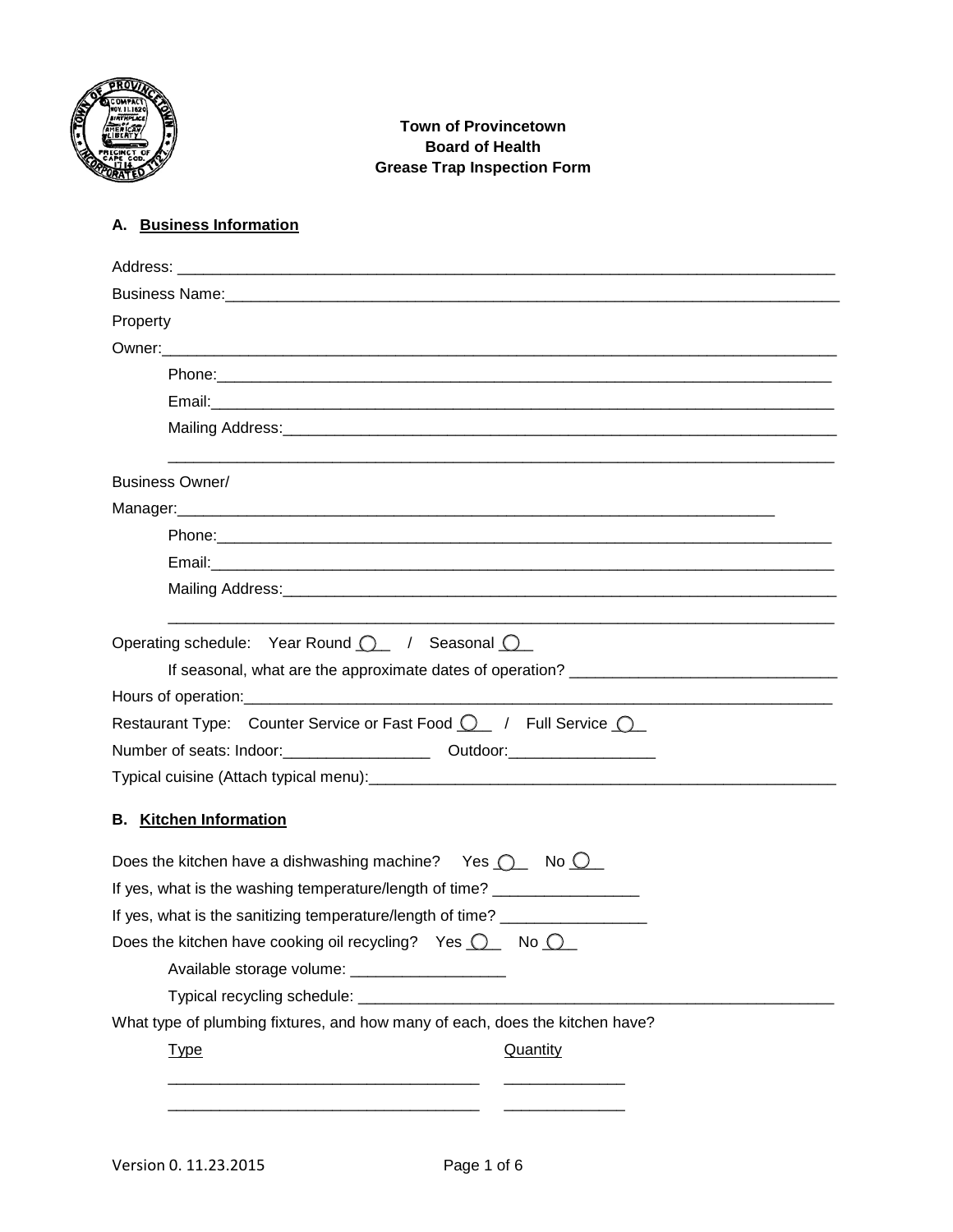|                                                                                        | <b>Town of Provincetown</b><br><b>Board of Health</b><br><b>Grease Trap Inspection Form</b> |                                                                                                |
|----------------------------------------------------------------------------------------|---------------------------------------------------------------------------------------------|------------------------------------------------------------------------------------------------|
|                                                                                        |                                                                                             |                                                                                                |
| Garbage disposal? Yes $\overline{O}$ No $\overline{O}$<br>Quantity: __________________ |                                                                                             | How many floor drains does the kitchen have? _______________(Show locations on kitchen sketch) |

Kitchen Layout Sketch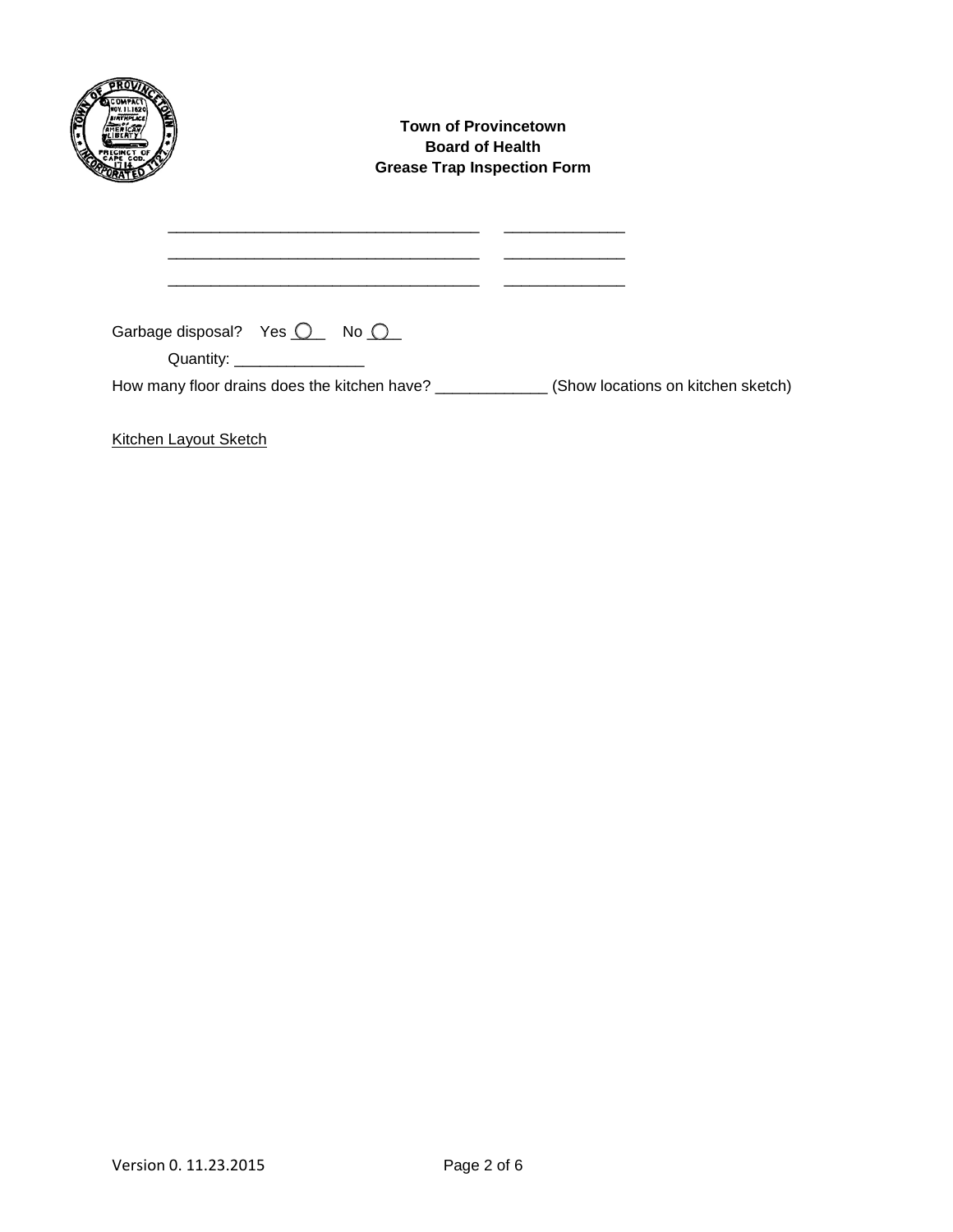

#### **C. Interior Grease Trap Information**

Please complete if the facility has any interior grease trap(s).

| If possible, attach catalog cut sheet. Enclosed? Yes $\bigcirc$ No $\bigcirc$ |  |
|-------------------------------------------------------------------------------|--|
|                                                                               |  |
|                                                                               |  |
|                                                                               |  |
|                                                                               |  |
|                                                                               |  |
|                                                                               |  |
|                                                                               |  |
|                                                                               |  |
|                                                                               |  |
| If possible, attach catalog cut sheet. Enclosed? Yes $\bigcirc$ No $\bigcirc$ |  |
|                                                                               |  |
|                                                                               |  |
|                                                                               |  |
|                                                                               |  |
|                                                                               |  |
|                                                                               |  |
| Determine the flow rate of sinks:                                             |  |
|                                                                               |  |

1.) Calculate the capacity of the sink in cubic inches (measurement of one compartment), and multiply that total by the number of compartments:

 $\frac{1}{\sqrt{1-\frac{1}{n}}}\$  (length) x \_\_\_\_\_ (width) x \_\_\_\_ (depth) x \_\_\_\_\_ (# Compartments) = \_\_\_\_\_ cu. in.

2.) Convert the capacity from total cubic inches to gallons per minute (GPM):

 $\frac{1}{\sqrt{1-\frac{1}{\sqrt{1-\frac{1}{\sqrt{1-\frac{1}{\sqrt{1-\frac{1}{\sqrt{1-\frac{1}{\sqrt{1-\frac{1}{\sqrt{1-\frac{1}{\sqrt{1-\frac{1}{\sqrt{1-\frac{1}{\sqrt{1-\frac{1}{\sqrt{1-\frac{1}{\sqrt{1-\frac{1}{\sqrt{1-\frac{1}{\sqrt{1-\frac{1}{\sqrt{1-\frac{1}{\sqrt{1-\frac{1}{\sqrt{1-\frac{1}{\sqrt{1-\frac{1}{\sqrt{1-\frac{1}{\sqrt{1-\frac{1}{\sqrt{1-\frac{1}{\sqrt{1-\frac{1}{\sqrt{1-\frac{1}{\sqrt{1-\frac{1$ 

3.) Adjust for displacement (displacement takes into consideration the actual useable capacity of your sink):

 $\frac{1}{2}$  (GPM) x 0.75 =  $\frac{1}{2}$  (GPM) x 2 =  $\frac{1}{2}$  Flow Rate Capacity (lbs)

- 4.) What is your required grease trap size: \_\_\_\_\_ (GPM) or \_\_\_\_ (lbs)
- 5.) What is the flow rate of interior grease trap installed =  $\_\_\_\_$  (GPM) or  $\_\_\_\_$  (lbs).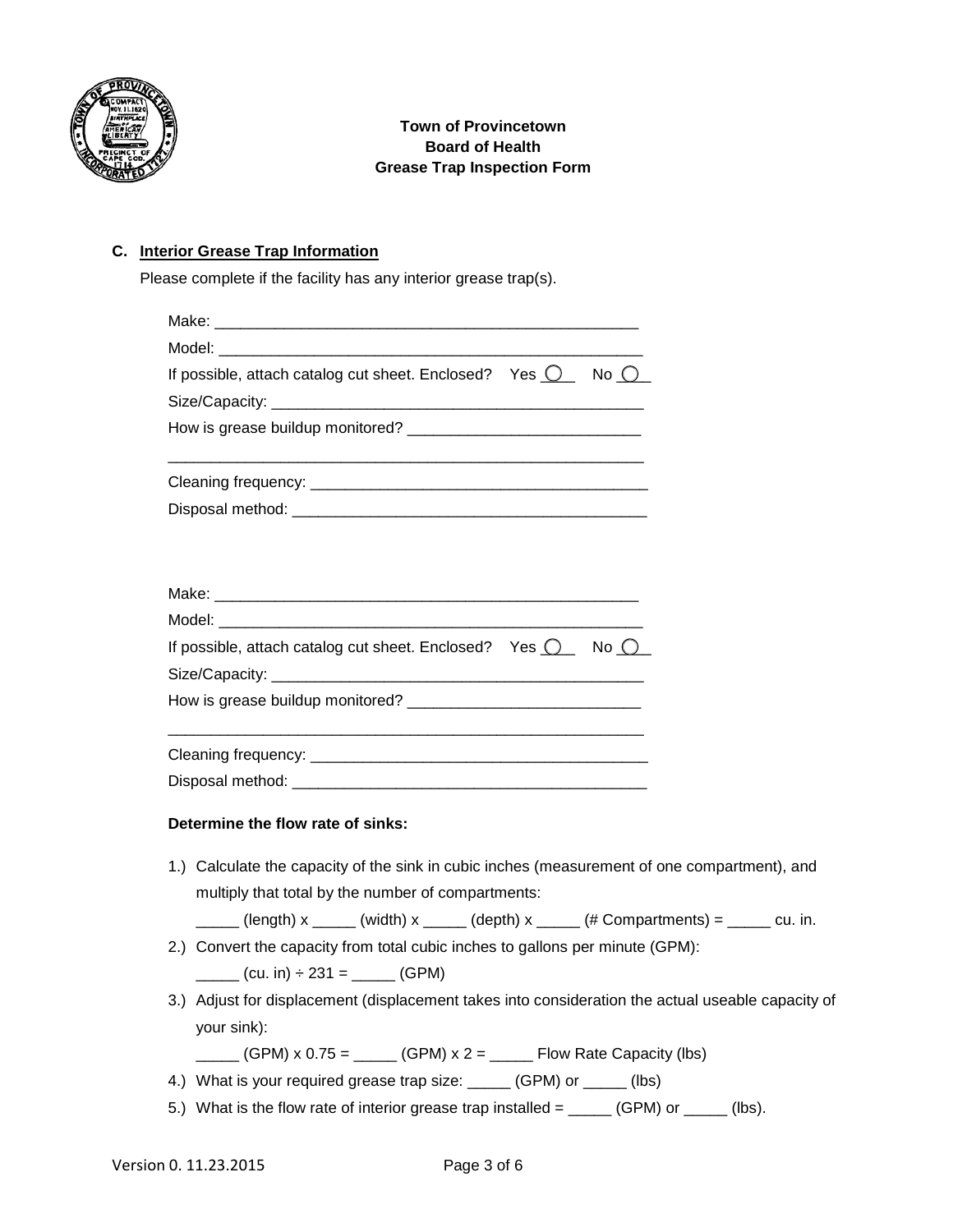

- 6.) Is the grease trap appropriately sized for the sink: Yes  $\bigcirc$  No  $\bigcirc$
- 7.) Is dishwasher connected to same grease trap as the sinks: Yes  $\bigcirc$  No  $\bigcirc$
- 8.) If yes, what is the flow rate of the dishwasher: \_\_\_\_\_ (GPM)

#### **D. Exterior Grease Trap Information**

Please complete if the facility has an exterior grease trap.

| Installation date: the control of the control of the control of the control of the control of the control of the control of the control of the control of the control of the control of the control of the control of the cont |                                                          |                                                                                              |
|--------------------------------------------------------------------------------------------------------------------------------------------------------------------------------------------------------------------------------|----------------------------------------------------------|----------------------------------------------------------------------------------------------|
| New or reused tank? New $\bigcap$ / Reused $\bigcap$                                                                                                                                                                           |                                                          |                                                                                              |
|                                                                                                                                                                                                                                |                                                          |                                                                                              |
|                                                                                                                                                                                                                                |                                                          |                                                                                              |
|                                                                                                                                                                                                                                |                                                          |                                                                                              |
|                                                                                                                                                                                                                                |                                                          | Tank size: Length ______________ Width _____________ Depth ____________                      |
| Influent tee present? Yes $\bigcirc$ No $\bigcirc$                                                                                                                                                                             |                                                          |                                                                                              |
| Effluent tee present? Yes $\bigcirc$ No $\bigcirc$                                                                                                                                                                             |                                                          |                                                                                              |
|                                                                                                                                                                                                                                |                                                          |                                                                                              |
|                                                                                                                                                                                                                                |                                                          | Using Massachusetts Uniform State Plumbing Code (248 CMR Section 10.00) what capacity grease |
| trap is required (attach calculations): ______ (Gal)                                                                                                                                                                           |                                                          |                                                                                              |
|                                                                                                                                                                                                                                |                                                          |                                                                                              |
|                                                                                                                                                                                                                                |                                                          |                                                                                              |
|                                                                                                                                                                                                                                | Are they easily accessible? Yes $\bigcirc$ No $\bigcirc$ |                                                                                              |

Provide a site plan and section of the grease trap (Attach additional pages as necessary). At a minimum, include the following information:

- **Site features (building, decking, trees, etc.)**
- **Access/monitoring port locations**
- **All pipes entering and leaving the tank, including pipe sizes, invert depth and materials**
- **Indicate presence and location of influent and effluent tees and baffles, including depth**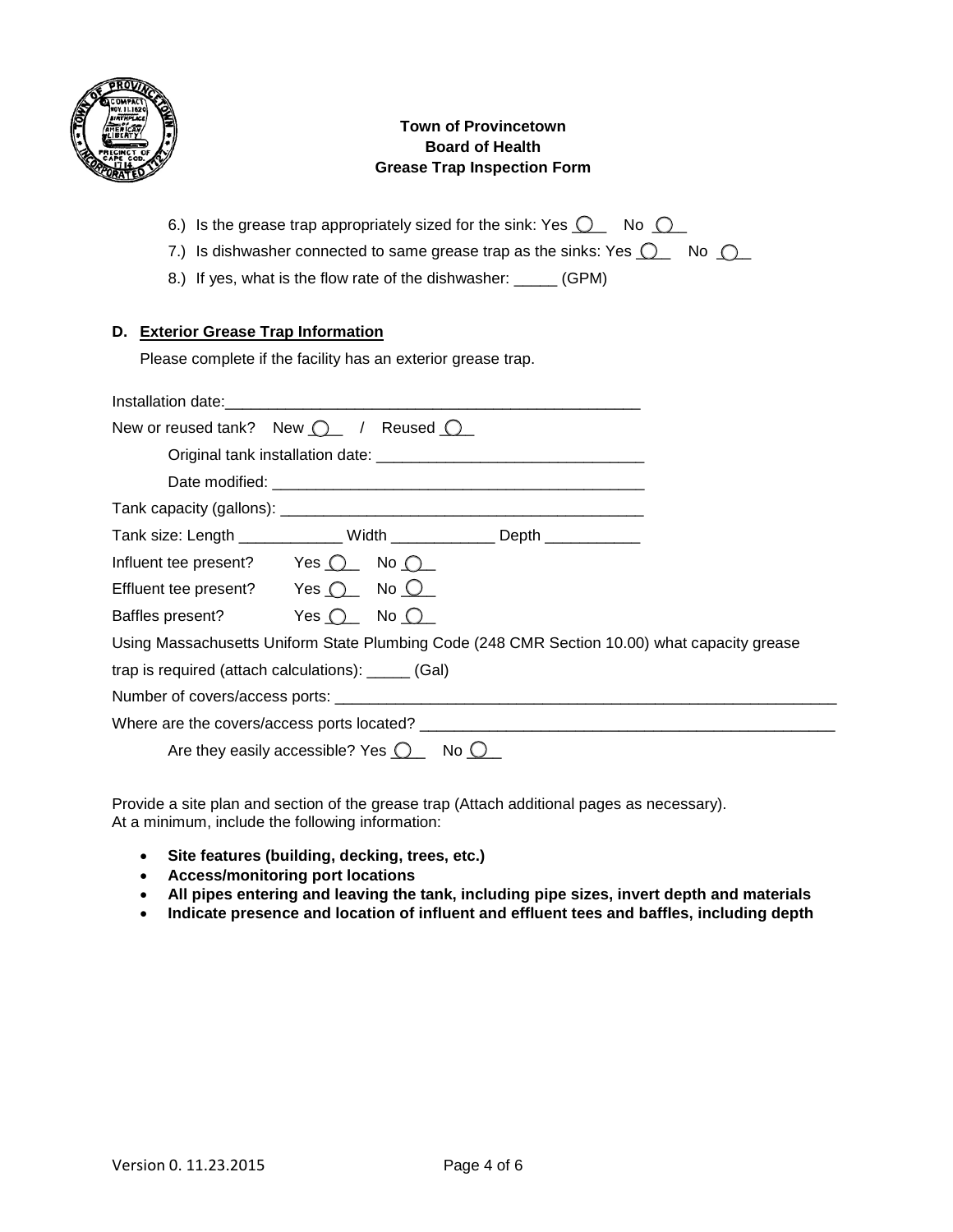

**Site Plan** 

**Section View**